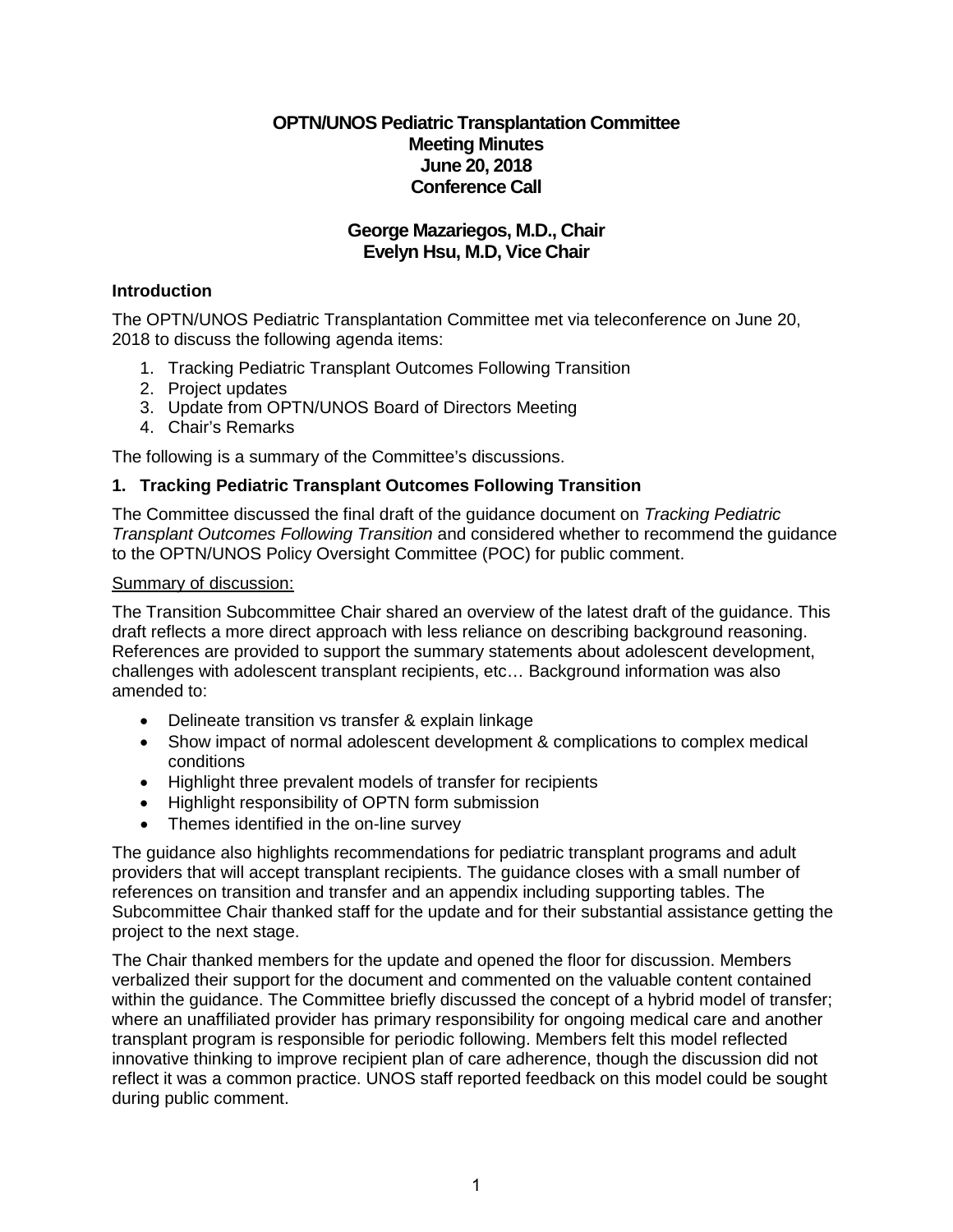UNOS staff then profiled the timeline for the project:

- Public comment August to October 2018
- Committee discussion of public comment November 2018
- Board consideration December 2018

At the conclusion of the discussion, UNOS staff noted that a quorum of voting members was not present on the conference call. As a result, the Committee was not able to recommend the project to the POC. Members on the call verbalized their support for the guidance, but understood the need for quorum.

## Next steps:

UNOS staff will proceed with an email vote of members whether to move forward to public comment. A short conference call will also be scheduled as a back-up.

## **2. Project updates**

Committee members updated the Committee on two projects in the "analyzing the problem" status.

#### Summary of discussion:

## *Improve Pediatric Kidney Transplant Access*

The Working Group met by conference call on June 14, 2018. The focus of this call was a discussion on two relevant articles on pediatric kidney transplantation and the Kidney Allocation System. The first discussion was on an AJT Letter to the Editor on pediatric kidney candidate priority. At the conclusion of the summary, working group members shared several points:

- The general desire to get all pediatric kidney transplant candidates transplanted.
- Potential of and the unclear degree of impact from the recent En-bloc Kidney policy change re: deceased kidney donors less than 18 kilograms.

The Working Group then discussed a viewpoint article that KAS does not appropriately stratify risk of pediatric deceased donor kidneys. At the conclusion of the summary, working group members shared several points:

- The concern of waiting times shortening for some adult candidates and waiting time for pediatric candidates remained unchanged after KAS implementation.
- KAS appeared to match organs for better longevity in adult candidates. KAS does not appear to perform the same for pediatric candidates.
- Diversity of opinions whether it was realistic to interpret long term outcomes based on three year KAS data.

At the conclusion of the working group call, members supported looking at a small set of additional data to help arrive at the point of a modeling request to the Scientific Registry of Transplant Recipients (SRTR).

The Chair thanked members for the update and opened the floor for discussion. Some members felt there was good progress being made by the working group, and others verbalized the desire to move quickly to SRTR modeling. UNOS staff expressed the modeling would likely commence soon, but it was important to diligently explore the issues in order to avoid the need to correct policy changes in the future. UNOS staff then reported future working group calls are scheduled in July and August 2018.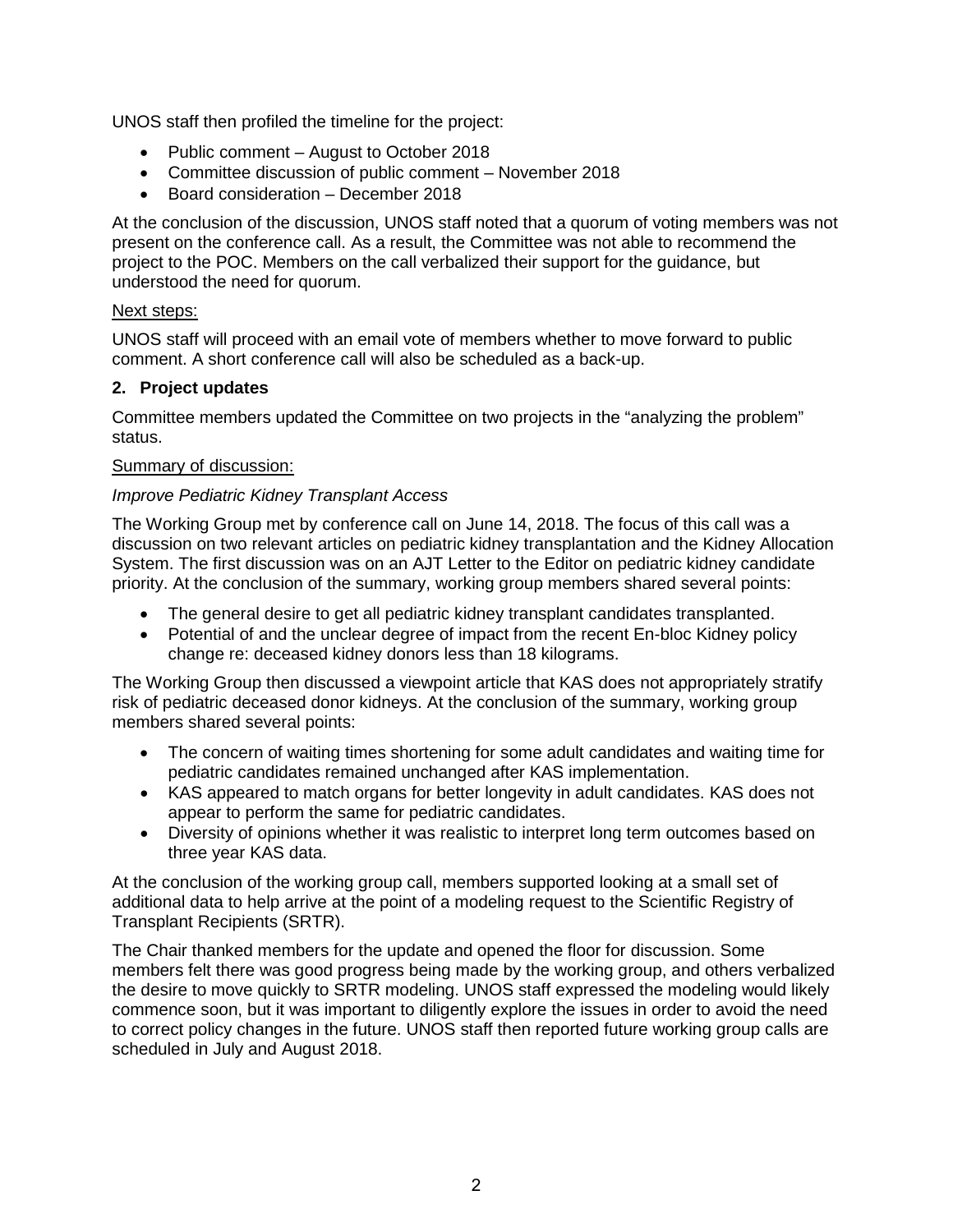## *Reduce Pediatric Liver Waiting List Mortality*

The working group held their first conference call on June 19, 2018 with colleagues from the OPTN/UNOS Liver and Intestine Transplantation Committee. The call included discussions on administrative matters (group leaders from both committees, reoccurring conference calls), a short review of the data that compelled the Committee to move forward with the project, and a short discussion of the contemporaneous discussions related to geographic distribution of organs.

The working group then discussed what data elements would be useful to understand which candidates on the waiting list are dying, and what was their experience on the waiting list. This included:

- Liver candidates waiting by year and age at listing;
- Updated death rate by age/diagnosis/status 1b/region (Chronic liver disease, metabolic, tumor, other)
- Time to death for pediatric candidates on the liver waiting list;
- Offer and acceptance trends for pediatric candidates who died;
- Offers of pediatric deceased donor livers eventually transplanted to adults to pediatric candidates.

The Chair thanked members for the update and opened the floor for discussion. Members shared that they were pleased to see this project move forward after earlier delays. UNOS staff then profiled a work plan for the project in the approaching months.

#### Next steps:

Members will remain engaged with the working group in the approaching months, and report back to the Committee during conference calls and meetings.

## **3. Update from OPTN/UNOS Board of Directors Meeting**

The Board of Directors meeting was held in Richmond, Virginia on June 11-12, 2018. Fifteen proposals were considered by the Board; five of the proposals were discussed in detail and approved. The remaining ten proposals were approved by the Board by a vote of 37 yes, 0 no, 0 abstentions.

In other discussions, there was an inquiry letter from Secretary of Health and Human Services requesting OPTN review compliance with the Final Rule relating to the liver allocation policy. This is ongoing and comes at the heels of earlier legal action taken by a law firm regarding lung allocation policies in 2017. This is directed at one specific organ allocation algorithm and less so at the entire organ allocation system.

The 2018-2021 strategic plan was adopted. This was presented by the VCA Committee earlier this year. The Board did approve the resource allocation changes so that increasing number of transplants was receiving 40% of resources for projects to increase organ transplants, and that 30% of resources would be dedicated to improving access and equity in transplantation. Each of the remaining goals received 10% allocation. The need to reevaluate the OPTN Strategic Plan comes up every three years, and ensures OPTN work is in alignment with these strategic goals.

Also discussed was proof of concept for constituent committees. The Committee heard a prior proposal on improving the function of OPTN committees during the spring of 2018. This proof of concept will be conducted with the Patient Affairs and Transplant Coordinators Committees to establish ways to get broader engagement from these two populations. They will report back to the Board after six months to discuss if this is a model OPTN can use to get wide engagement for a high functioning transplant system and good input on governing policies.